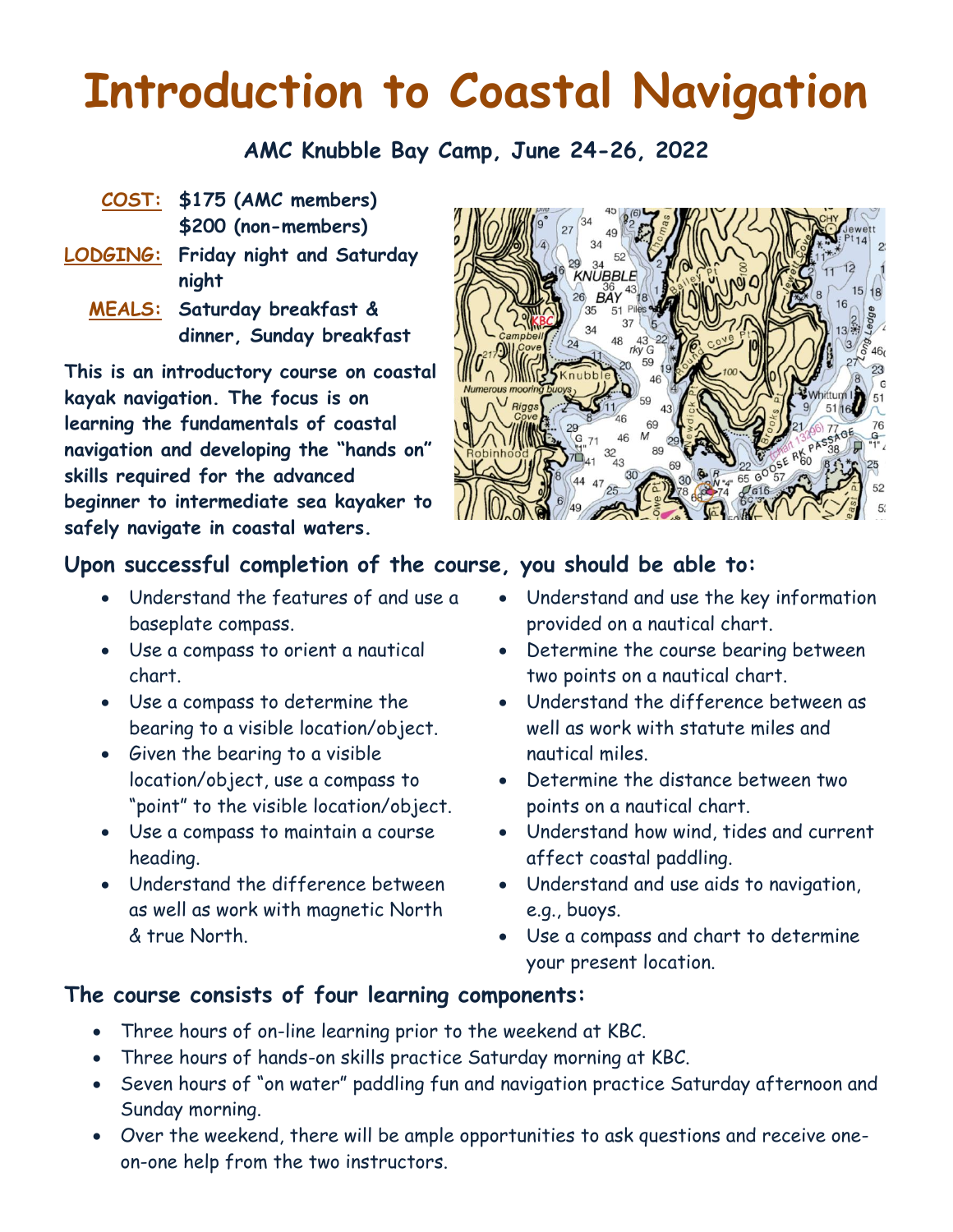## **Weekend Details**

#### **<sup>1</sup>Weekend Schedule:**



KBC is an oceanfront post & beam cabin located at 144 Jewett Road, Georgetown, Maine. Please arrive Friday night between 4:00 PM and 9:00 PM. You can sleep in the upstairs bunk room or bring a tent and sleep outside. Bring your own bedding. There are tent platforms and ample level ground for tents. A hearty home cooked breakfast will be served at

7:00 AM Saturday. The program will begin at 8:00 in the cabin with a brief review of the online learning material followed by hands on exercises. Lunch at the cabin (bring your own lunch) and kayaks launched by 12:30 PM. Afternoon paddle with navigation exercises; return to the cabin by 4:30. Socialize, snacks and beverages (bring your own) followed by one of



KBC's legendary dinners at 6:30 PM. Another hearty home cooked breakfast Sunday at 7:00 AM and launch kayaks by 8:30 AM. Fun paddle with more navigation practice. Return to the cabin by 12:30 for lunch (bring your own lunch). Pack up your things and please help us with cleaning the cabin so everyone can leave by 2:00 PM.

#### **Boat & Gear:**

**<sup>1</sup>Subject to change as needed.**

A bona fide **sea kayak** suitable for paddling in the ocean and a minimum of 14' in length is required. If you need a sea kayak for the weekend, a local outfitter can rent you everything you need (boat, sprayskirt, paddle, pfd, wet suit, etc.), and will deliver to the camp and pick up afterwards. Call Seaspray Kayaking at 207-404-1100, or [www.seaspraykayaking.com](http://www.seaspraykayaking.com/) Make sure you say you are on the AMC trip at Knubble Bay Camp and they'll give you a discount. **Gear that you will need when paddling:**

| Cockpit sprayskirt                                               | pfd (personal flotation device)             |  |  |
|------------------------------------------------------------------|---------------------------------------------|--|--|
| <sup>2</sup> Wetsuit or drysuit (optional)                       | Whistle on a string attached to your pfd    |  |  |
| A dry bag of extra layers<br>(fleece/poly) to stow in your kayak | Dry bag for other personal items (optional) |  |  |
| <b>Bug repellent</b>                                             | <b>Sunscreen</b>                            |  |  |
| <sup>3</sup> Sunglasses                                          | Water bottle                                |  |  |
| <b>Snacks</b>                                                    | Hiker's baseplate compass                   |  |  |

**<sup>2</sup>The local ocean temperature in June averages 55<sup>o</sup> , always dress for the water temp, not the air temp. Please watch this short video on what to wear while paddling: <https://paddling.com/learn/what-to-wear>**

**3 If you need "readers" to read a chart, bring them or bring sunglasses with bifocal readers.**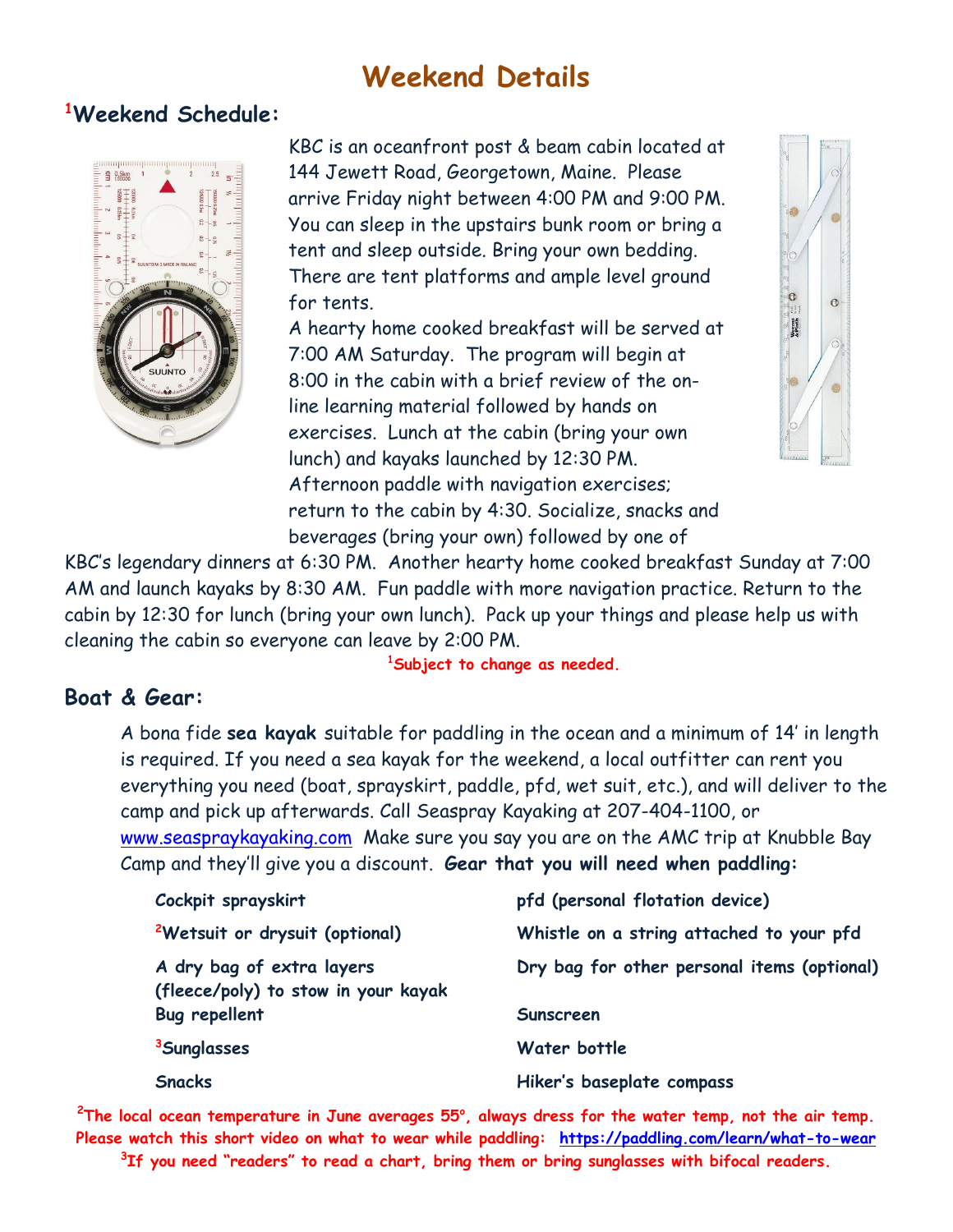#### **Other Items to Bring:**

Knubble Bay Camp is an "off the grid experience." No electricity except solar power and batteries to power the lights on the cabin's main floor and no wi-fi. A composting toilet in the cabin and two outhouses outside<sup>4</sup>. No running water but two hand pumped wells outside the cabin. On the [amckbc.org](https://amckbc.org/) webpage, you will find more information about the cabin.

| Flashlight and/or headlamp                     | <b>Pillow</b>             | Sleeping bag                                   |
|------------------------------------------------|---------------------------|------------------------------------------------|
| Two lunches                                    | Snacks & beverages        | Towel                                          |
| Water bottle                                   | <sup>5</sup> Cooler & ice | <sup>6</sup> Hiker's baseplate compass         |
| Paper, pencil, and ruler for course exercises. |                           | <sup>7</sup> (optional) Solar shower water bag |

**<sup>4</sup>We are trying to extend the life of the outside outhouses; please use them for "pee" only. 5 Please being a cooler for your snacks and beverages; there is not enough room in the fridge. 6 Please bring a baseplate compass for the dry land and on water exercises (see picture above).**

**<sup>7</sup>There is an enclosed outdoor shower stall where you can take a "solar shower."**

#### **Additional Information:**

- To reserve your spot for this exciting and educational weekend, please complete the attached registration form.
- The KBC Volunteer Committee would greatly appreciate it if you would please volunteer to assist with meal preparation/clean-up for at least one of the three meals we will be providing and also for cabin clean-up at the end of the weekend.
- You will be using your baseplate compass for the on the water exercise so a kayak deck compass is not required. However, if you have one, bring it.
- We will be loaning you an  $8\frac{1}{2}$ " x 11" color laminated photocopy of a portion of the nautical chart that includes the area where we will be paddling. You don't need to purchase a chart, but should you want a chart of the area, one option is a free printable chart from NOAA:<https://www.charts.noaa.gov/OnLineViewer/13296.shtml>Another option is to purchase a chart [http://www.richardsonscharts.com/product/boothbay](http://www.richardsonscharts.com/product/boothbay-region-waterproof-chart/)[region-waterproof-chart/](http://www.richardsonscharts.com/product/boothbay-region-waterproof-chart/)
- After you register for the course, more information will be emailed to you including the instructions on accessing the on-line learning materials to be completed prior to the program weekend.
- Please contact registrar Gail Fensom [\(gailrond@comcast.net\)](mailto:gailrond@comcast.net) BEFORE completing and sending the registration, or if you have any questions.
- Please mail your registration form, release and indemnity form, and your check made out **Beal Island/KBC Committee** to the Registrar:

| No refunds can be made after June 17. | Gail Fensom<br>#7 67th Street |  |
|---------------------------------------|-------------------------------|--|
|                                       | Newburyport, MA 01950         |  |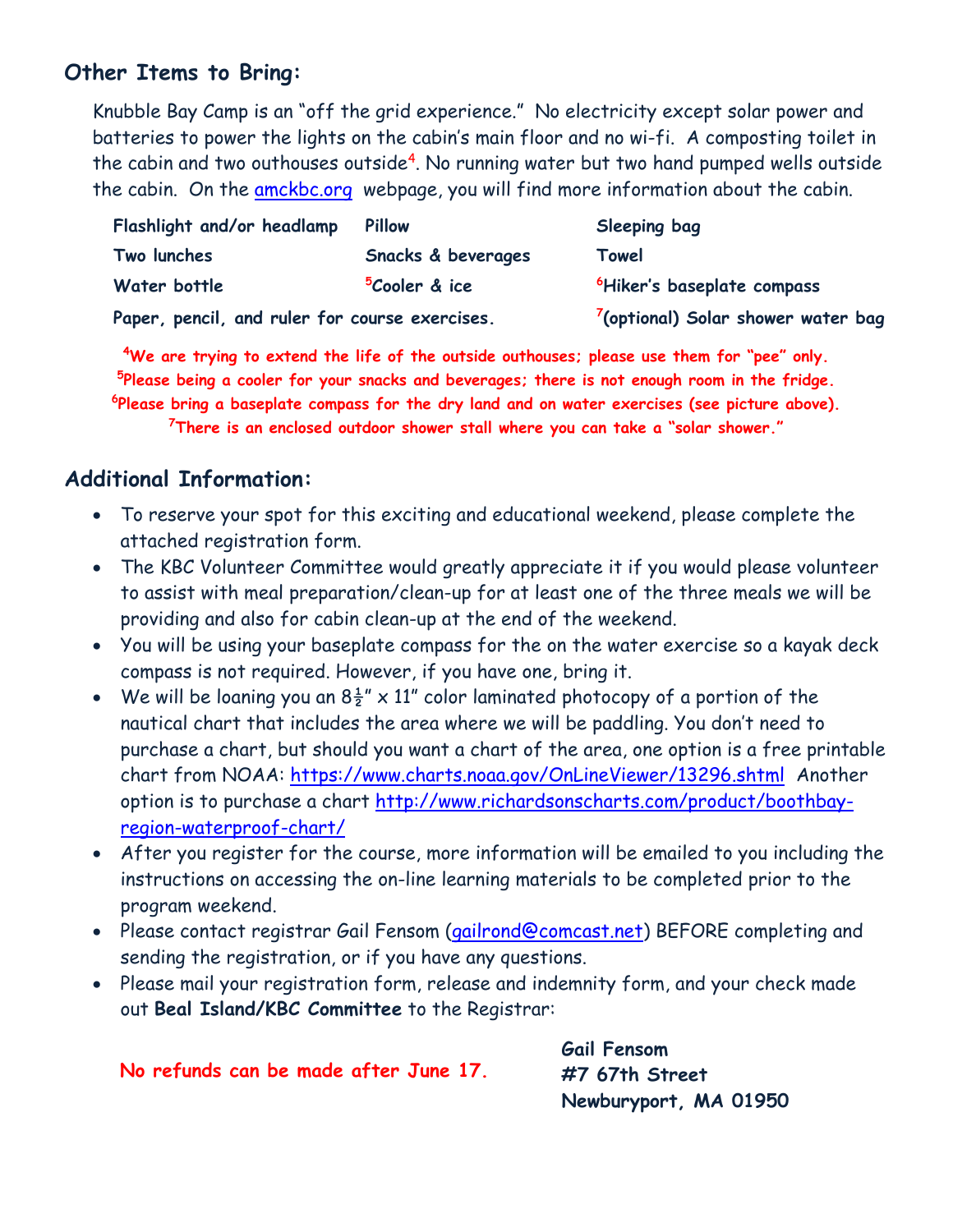### **Program Registration**

This weekend program is designed and offered by the AMC Beal Island/Knubble Bay Camp Volunteer Committee and will be held at KBC 144 Jewett Road, Georgetown, Maine. The program is open to Level 1, 2, and 3 sea kayakers. Our weekend programs are designed to be fun but safety is our primary concern. You must have prior experience kayaking on the ocean to participate in this program. Also, please honestly assess your skills using AMC KBC's definitions of Level 1, 2, and 3 sea kayaking to determine if you are at least a level 1 paddler.

#### **Please assess your skill level:**

| Level 1: Advanced Beginner                                                                                                                                                                                                                                                           | Level 2: Intermediate                                     |                                      | Level 3: Advanced |  |
|--------------------------------------------------------------------------------------------------------------------------------------------------------------------------------------------------------------------------------------------------------------------------------------|-----------------------------------------------------------|--------------------------------------|-------------------|--|
| Experience with and capable of:                                                                                                                                                                                                                                                      | Level 1                                                   | Level 2                              | Level 3           |  |
| Trip Distance (miles)                                                                                                                                                                                                                                                                | $5-7$                                                     | $8 - 13$                             | $14 - 22$         |  |
| Time on Water (hours)                                                                                                                                                                                                                                                                | $3 - 4$                                                   | $4 - 5$                              | $5-7$             |  |
| Time Between Breaks (hours)                                                                                                                                                                                                                                                          | up to $1.5$                                               | up to 2                              | up to $2.5$       |  |
| Avg. Paddling Speed (knots/hour)                                                                                                                                                                                                                                                     | $1.5 - 2.5$                                               | $2 - 3$                              | $3 - 4$           |  |
| Wind Speed (knots)                                                                                                                                                                                                                                                                   | Less than 10                                              | Up to $15$                           | Up to $20$        |  |
| Waves (feet)                                                                                                                                                                                                                                                                         | Less than 1.5'                                            | Up to $3'$                           | Up to $5'$        |  |
| Typical Current (knots)                                                                                                                                                                                                                                                              | Less than 1                                               | Up to 2                              | Up to $3$         |  |
| Distance from shore (miles)                                                                                                                                                                                                                                                          | Less than 0.5                                             | $Up$ to $1$                          | Up to $2$         |  |
| Required Minimum Rescue Skills                                                                                                                                                                                                                                                       | wet exit                                                  | all Level 1 plus                     | all Level 2 plus  |  |
| [desired but not required]                                                                                                                                                                                                                                                           | [assisted re-entry]                                       | self-rescue                          | in rough seas     |  |
|                                                                                                                                                                                                                                                                                      |                                                           | [rescue others]                      | [towing]          |  |
| <b>Participant Name (please print)</b><br><b>Address</b>                                                                                                                                                                                                                             | <b>Date of Birth</b>                                      | Email Address<br><b>Phone Number</b> |                   |  |
| <b>Emergency Contact</b><br>Are you renting from Seaspray?                                                                                                                                                                                                                           | Is it OK for us to publish photos of you on our web page? | <b>Phone Number</b>                  |                   |  |
| Do you have any dietary restrictions?<br>We will let you know if we will be able to<br>accommodate your restrictions.                                                                                                                                                                |                                                           |                                      |                   |  |
| Please list any medical conditions that<br>may impact your participation in this<br>event. If medication is necessary, will<br>you have access to it? Add additional<br>pages if needed.<br>This information is confidential and shared only<br>with the registrar and trip leaders. |                                                           |                                      |                   |  |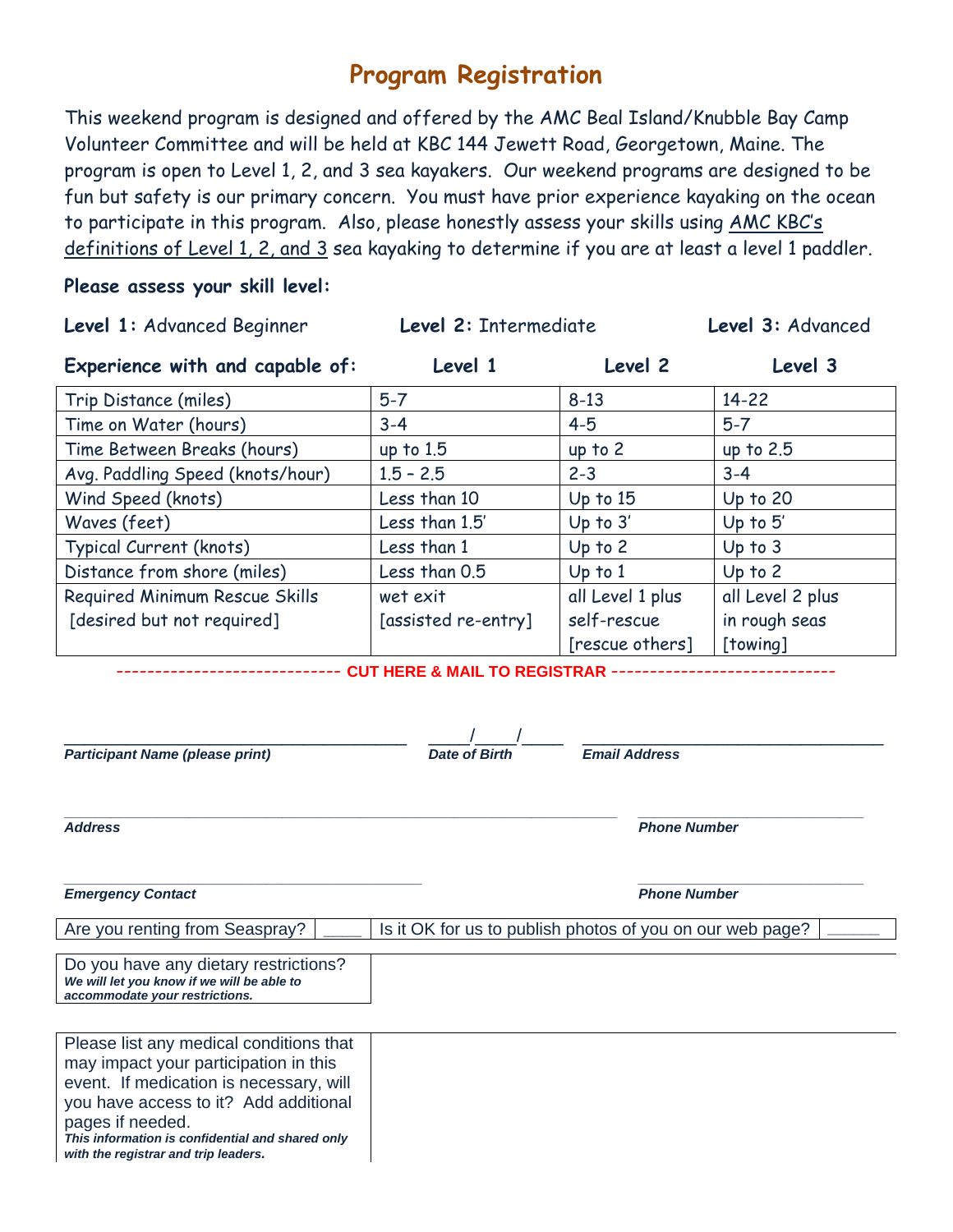#### **RELEASE AND INDEMNITY AGREEMENT**

#### **RMT 10/2020 APPALACHIAN MOUNTAIN CLUB VOLUNTEER CAMPS & CABINS COVID-19 WARNING & ACKNOWLEDGMENT AND ASSUMPTION OF RISKS & RELEASE AND INDEMNITY AGREEMENT INTRODUCTION PLEASE CAREFULLY READ THIS DOCUMENT CAREFULLY BEFORE SIGNING. All participants must sign this Document.**

In consideration of the services of the Appalachian Mountain Club, Inc., a charitable, not-for-profit corporation, organized and existing under the laws of Massachusetts, and its chapters, including all officers, employees, representatives, agents, independent contractors, volunteers (including leaders and co-leaders), members and all other persons or entities associated with it (collectively referred to in this Document as 'AMC'), I (participant and parent/s of a minor participant), acknowledge and agree as follows: COVID-19 Warning The World Health Organization has declared the novel coronavirus, COVID-19, as a worldwide pandemic. COVID-19 is extremely contagious and is believed to spread mainly from person-to-person contact as well as through airborne particles. As a result, and in accordance with federal, state, and local regulations, AMC has put in place various preventive measures to reduce the spread of COVID-19. Despite these measures and the best intentions of AMC, AMC cannot guarantee that you will not become infected with COVID-19 as a result of participating in AMC activities. Further, participating in these activities could increase your risk of contracting COVID-19. ACKNOWLEDGMENT AND ASSUMPTION OF RISKS Use of AMC Volunteer-led Camps and Cabins and/or instructional, educational and/or adventure activities (which may be scheduled or unscheduled, supervised or unsupervised and/or occur during free or independent time) occur in a variety of locations in the U.S. and include the 'August Camp' program. Activities may include, but are not limited to hiking, biking, skiing, swimming, maintenance of trails and facilities, canoeing, kayaking, sailing, participant's independent use of AMC cabins or other facilities or use of those facilities in connection with AMC organized trips or activities, and transportation or travel to and from AMC facilities or activities (referred to in this Document as 'activities' or 'these activities'). In all activities, participants share in the responsibility for their own safety. Participants (and parent/s of minors) take responsibility for having appropriate skills, physical conditioning, equipment and supplies for these activities. These activities include inherent and other risks, hazards and dangers (referred to in this Document as 'risks') that can cause or lead to injury, property damage, illness, mental or emotional trauma, paralysis, disability or death to participant or others. Some, but not all of these risks include: hazardous and unpredictable ground, water or weather conditions; misjudgments made by leaders, co-leaders, participants or others; travel in remote areas that can cause delays in transportation, evacuation and medical care; equipment that can fail or malfunction; the potential that the participant or others (e.g. coparticipant, driver, medical and rescue personnel) may act carelessly or recklessly. I understand that AMC cannot assure participant's safety or eliminate any of these risks. Participant is voluntarily participating with knowledge of the risks. Therefore, participant (and parent/s of minors) assume and accept full responsibility for the inherent and other risks (both known and unknown) of these activities, and for any injury, damage, death or other loss suffered by participant, resulting from those risks, and resulting from participant's negligence or other misconduct. By signing this agreement, I (participant and parent/s of a minor participant) acknowledge that I have read the COVID-19 warning above and understand the contagious nature of COVID-19. I voluntarily assume the risk that I may be exposed to or infected by COVID-19 by participating in AMC activities and using any of its facilities or equipment. I understand the risk of becoming exposed to or infected by COVID-19 during AMC activities may result from the actions, omissions, or negligence of myself and others, including, but not limited to, AMC volunteers, leaders, and staff. RELEASE AND INDEMNITY AGREEMENT Please read carefully. This Release and Indemnity agreement contains a surrender of certain legal rights. I (adult participant, or parent/s for themselves and for and on behalf of their participating minor child) agree as follows: (1) to release and agree not to initiate any litigation against AMC, with respect to any and all claims, liabilities, suits or expenses (including attorneys' fees and costs) (hereafter collectively 'claim' or 'claim/s') for any injury, damage, death or other loss in any way connected with my/my child's enrollment or participation in these activities, or use of AMC equipment, facilities or premises. I understand I agree here to waive all claim/s I or my child may have against AMC, and agree that neither I, my child, or anyone acting on my or my child's behalf, will initiate a claim against AMC, as a result of any injury, damage, death or other loss suffered by me or my child; (2) to defend and indemnify ('indemnify' meaning protect by reimbursement or payment) AMC with respect to any and all claim/s brought by or on behalf of me, my child, a family member, a co-participant, or any other